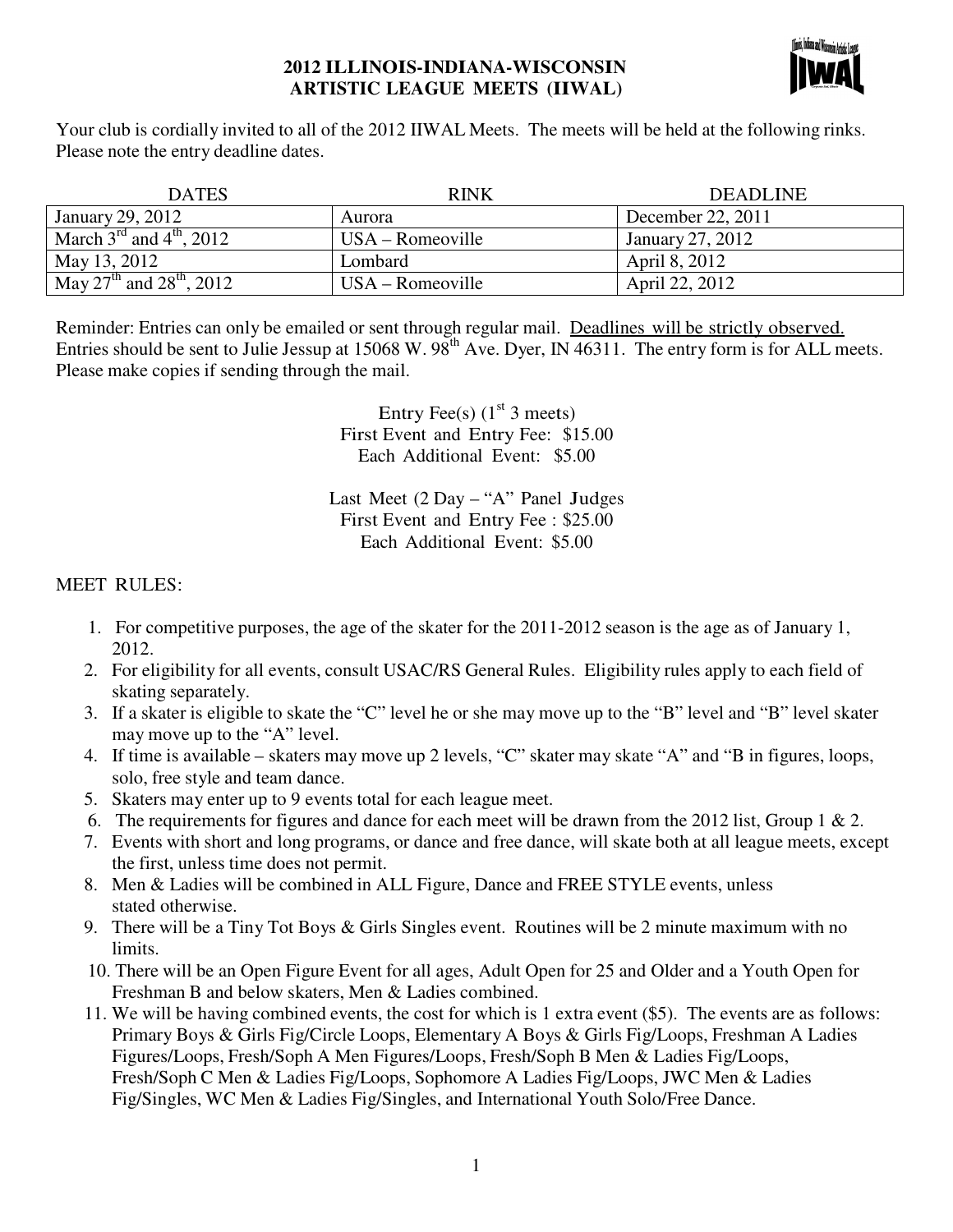### **2012 ILLINOIS-INDIANA-WISCONSIN ARTISTIC LEAGUE MEETS (IIWAL)**



- 12. Clubs in the IIWAL area include Illinois, Indiana, and Wisconsin. To be eligible to skate in our league you must represent one of the 3 states or take lessons from a coach in one of the 3 states or skate with a partner in one of the 3 states.
- 13. Clubs outside of IL, IN or WI not meeting the criteria in #12 above may skate the LAST competition only.
- 14. EVERY skater MUST pay the once a year skater fee of \$10.00 and EVERY club MUST pay the once a year fee of \$10.00

### NOTES:

Tiny Tots – 6 years and under. All Events will be a FINAL regardless of size. Meet schedules will be emailed out the week before the meet. If your club would like their schedule delivered through regular mail, please provide address.

The IIWAL directors may, after entry, prior to the competition start, amend number of requirements and/or make other changes deemed necessary. For further information, please call Julie Jessup at 219-808-0776.

Requests are not guaranteed and no refunds will be given if unable to meet your request. A skater must give a reason for their request and the board will decide on a skater to skater basis, whether or not to honor it.

NO "ALL" club requests will be honored – Sorry, it's very difficult to schedule meets.

All entries MUST have the skater's age.

All entries MUST be on the official spreadsheet, if you chose to use another format, please include an extra \$5.00 PER MEET.

All entries MUST be received by the deadline date. Due to the new tabulating program we will be using, late entries will NOT BE ACCEPTED.

Changes in events will not be accepted after 1 week of the deadline date.

Please send MONEY by the deadline date. Clubs that do not send money on time may be ineligible to skate.

IIWAL skating requirements are included with this document – please print out and keep.

Thank You,

Julie Jessup - IIWAL Meet Coordinator – 219-808-0776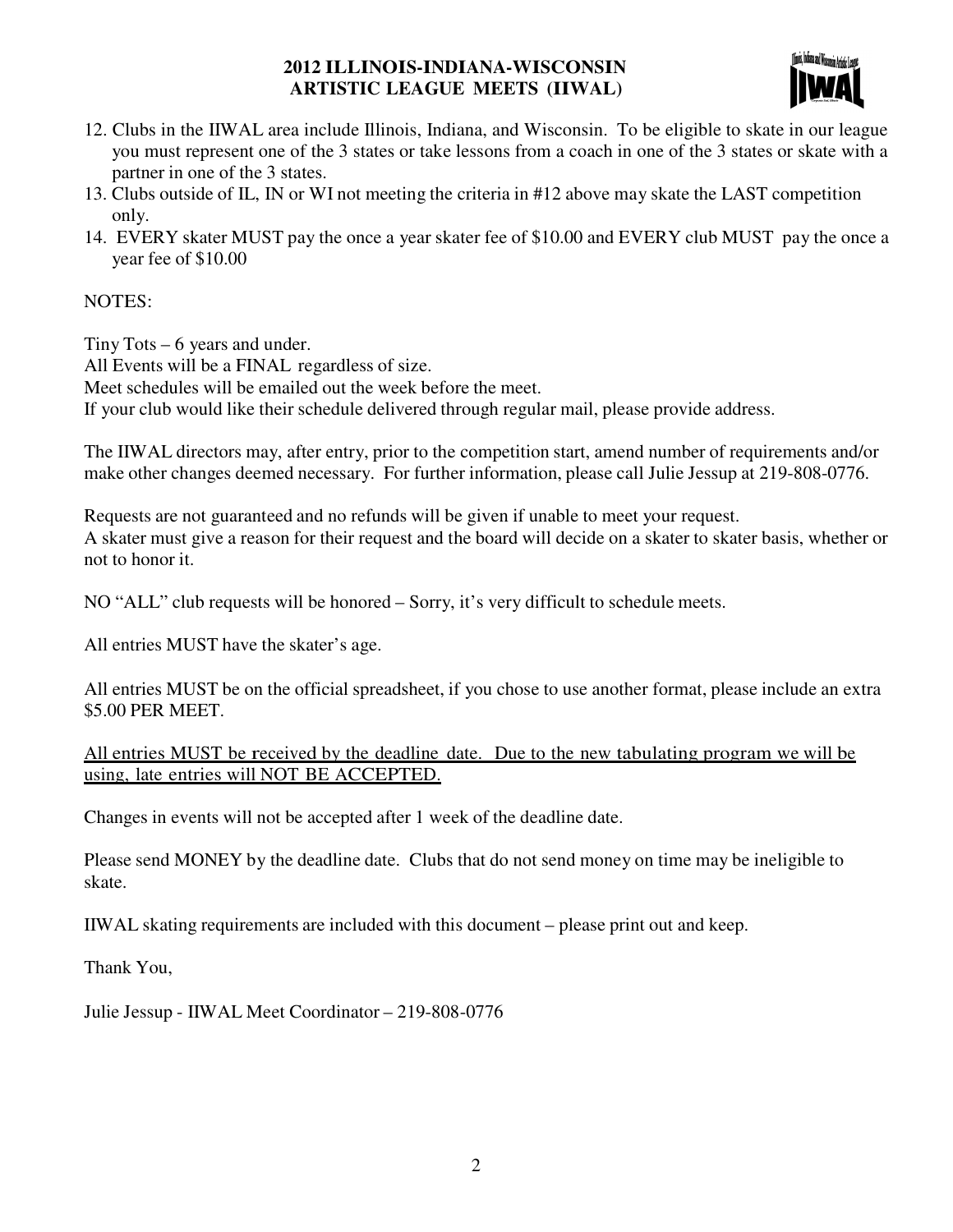# **2012 IIWAL Competitive Skating Requirements**



|                       | <b>AURORA</b>        | <b>USA</b>        | <b>LOMBARD</b>       | <b>USA</b>                  |
|-----------------------|----------------------|-------------------|----------------------|-----------------------------|
|                       | Jan 29, 2012         | March 3-4, 2012   | May 13, 2012         | May 27-28, 2012             |
|                       |                      |                   |                      |                             |
| <b>FIGURES</b>        |                      |                   |                      |                             |
|                       |                      |                   | 2B, 7B               |                             |
| Primary               | 1,2                  | 1B, 7A            |                      | <b>Draw</b>                 |
| Juvenile A            | 7A, 113B             | 3A, 9B            | 7B, 9A               |                             |
| Juvenile B            | 5A, 113A             | 5B, 113A          | 5A, 113B             |                             |
| <b>Elementary A</b>   | 9A, 10B              | 8B, 26A           | 11B, 26B             |                             |
| <b>Elementary B</b>   | 3A, 7B               | 5B, 11A           | 7A, 9B               |                             |
| Elementary C          | 1B, 112A             | 2B, 111A          | 2B, 111B             |                             |
| Fresh A Girls         | 19B, 28A             | 4, 22B            | 10B, 12A             |                             |
| Soph A Women          | 12B, 23A             | 13B, 19A          | 26B, 32A             |                             |
| Fresh/Soph A Men      | 19B, 28A             | 4, 22B            | 12B, 32A             |                             |
| Fresh/Soph B          | 7A, 11B              | 3B, 9A            | 5A, 9B               |                             |
| Fresh/Soph C          | 2B, 111A             | 1B, 112A          | 2B, 111B             |                             |
| Classic A             | 10A, 23B             | 8A, 22B           | 12B, 19A             |                             |
| Premier A Gold        | 3A, 9A               | 3B, 7B            | 7A, 9B               |                             |
| Premier A Silver      | 1B, 2                | 1, 105A           | 2B, 105B             |                             |
| Novice A              | 2, 7A                | 5A, 7B            | 1B, 5B               |                             |
| Novice B              | 1B, 112A             | 1, 2B             | 2, 111B              |                             |
| Esquire A             | 1, 5A                | 2B, 111A          | 2, 112B              |                             |
| Masters A             | 1B, 111A             | 2, 5B             | 1, 112B              |                             |
| Veterans A            | 1B, 112B             | 1, 2B             | 2, 111A              |                             |
| Golden A              | 1B, 112B             | 2B, 111A          | 1B, 112A             |                             |
| <b>JWC</b>            | 29B, 40A, 31B        | 28A, 32B, 38A     | 23B, 36A, 31A        |                             |
| <b>WC</b>             | 20A, 37B, 38B        | 23A, 41B, 39A     | 21A, 40B, 39B        |                             |
| Open                  | 21B, 33B             | 29A, 40A          | 20B, 41A             | 23A, 37A                    |
| Open Youth            | 11A,19A              | 4, 22A            | 19B, 26A             | 10A, 28B                    |
| Open Adult            | 1, 2B                | 1B, 112B          | 2, 5A                | 2B, 111A                    |
|                       |                      |                   |                      |                             |
| <b>LOOPS</b>          |                      |                   |                      |                             |
| Juvenile A            | 14A, 30B             | 15B, 30A          | 15A, 30A             | <b>Draw</b>                 |
| Elementary A          | 14A, 30B             | 15B, 30A          | 15A, 30A             |                             |
| Freshman A            | 14A, 30B             | 15B, 30A          | 15A, 30A             |                             |
| Fresh/Soph A          | 14A, 30B             | 15B, 30A          | 15A, 30A             |                             |
| Sophomore A           | 14A, 30B             | 15B, 30A          | 15A, 30A             |                             |
| Adult Open A          | 14A, 30B             | 15B, 30A          | 15A, 30A             |                             |
| Advanced              | 31A, 38B             | 16B, 31A          | 17A, 38A             |                             |
|                       |                      |                   |                      |                             |
| <b>CIRCLE LOOPS</b>   |                      |                   |                      |                             |
|                       |                      | 14B, 130A         | 14A, 130B            | Draw                        |
| Primary<br>Juvenile B | 14A, 130B            |                   |                      |                             |
|                       | 14A, 130B            | 14B, 130A         | 14A, 130B            |                             |
| <b>Elementary B</b>   | 14A, 130B            | 14B, 130A         | 14A, 130B            |                             |
| Elementary C          | 114A, 130B           | 115B, 130A        | 115A, 130B           |                             |
| Fresh/Soph B          | 14A, 130B            | 14B, 130A         | 14A, 130B            |                             |
| Fresh/Soph C          | 114A, 130B           | 115B, 130A        | 115A, 130B           |                             |
|                       |                      |                   |                      |                             |
| <b>SOLO DANCE</b>     |                      |                   |                      |                             |
| Primary               | Glide Waltz          | Balanciaga        | <b>City Blues</b>    | <b>Draw</b>                 |
|                       | <b>City Blues</b>    | Progressive Tango | Balanciaga           | <b>Regional Elim Dances</b> |
|                       |                      |                   |                      |                             |
| Juvenile A            | Denver Shuffle       | Dutch Waltz       | Balanciaga           |                             |
|                       | Progressive Tango    | <b>City Blues</b> | <b>Academy Blues</b> |                             |
|                       |                      |                   |                      |                             |
| <b>Elementary A</b>   | <b>Skaters March</b> | Pilgrim Waltz     | Siesta Tango         |                             |
|                       | Bounce Boogie        | Chase Waltz       | <b>Century Blues</b> |                             |
|                       |                      |                   |                      |                             |
| <b>Elementary B</b>   | Glide Waltz          | Progressive Tango | Glide Waltz          |                             |
|                       | Balanciaga           | <b>City Blues</b> | Progressive Tango    |                             |
|                       |                      |                   |                      |                             |
| Freshman A            | JoAnn Foxtrot        | Werner Tango      | Milonga Tango        |                             |
|                       | Marionette Waltz     | Southland Swing   | California Swing     |                             |
|                       |                      |                   |                      |                             |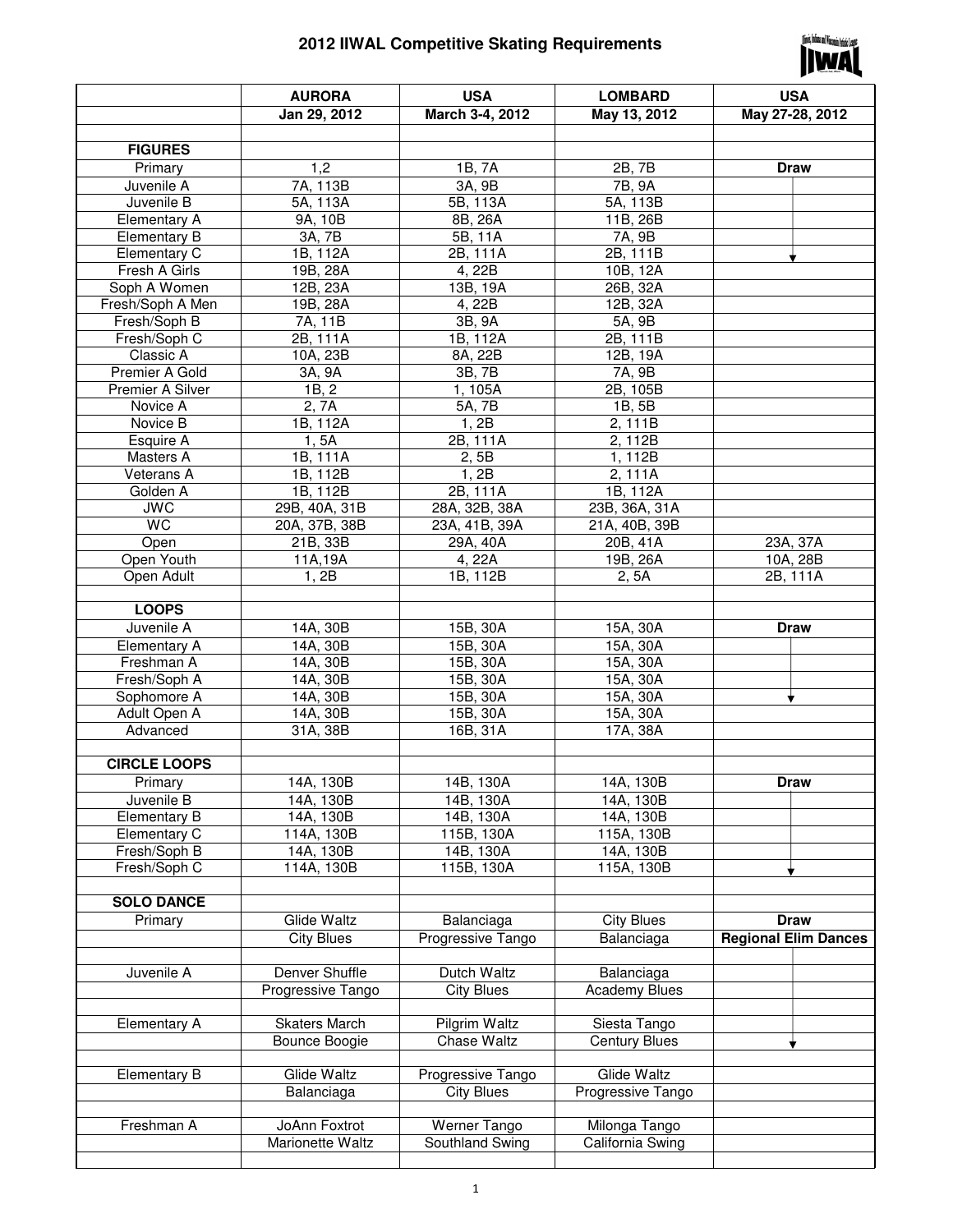# **2012 IIWAL Competitive Skating Requirements**



|                                                   | <b>AURORA</b>                              | <b>USA</b>                         | <b>LOMBARD</b>                 | <b>USA</b>                  |
|---------------------------------------------------|--------------------------------------------|------------------------------------|--------------------------------|-----------------------------|
|                                                   | Jan 29, 2012                               | March 3-4, 2012                    | May 13, 2012                   | May 27-28, 2012             |
|                                                   |                                            |                                    |                                |                             |
| <b>SOLO DANCE (CON'T)</b>                         |                                            |                                    |                                |                             |
| Sophomore A                                       | Do'Blay                                    | Casino March                       | <b>Fascination Foxtrot</b>     | <b>Draw</b>                 |
|                                                   | <b>Border Blues</b>                        | <b>Imperial Waltz</b>              | 14 Step                        | <b>Regional Elim Dances</b> |
|                                                   |                                            |                                    |                                |                             |
| Fresh/Soph B                                      | <b>City Blues</b>                          | <b>Carey Foxtrot</b>               | Chase Waltz                    |                             |
|                                                   | Dutch Waltz                                | Siesta Tango                       | Bounce Boogie                  |                             |
|                                                   |                                            |                                    |                                |                             |
| Fresh/Soph C                                      | Glide Waltz,                               | <b>City Blues</b>                  | Balanciaga                     |                             |
|                                                   | Progressive Tango                          | Balanciaga                         | <b>City Blues</b>              |                             |
|                                                   |                                            |                                    |                                |                             |
| Classic A                                         | <b>Flirtation Waltz</b>                    | <b>Willow Waltz</b>                | <b>Fascination Foxtrot</b>     |                             |
|                                                   | <b>Border Blues</b>                        | Casino March                       | Ten Fox                        |                             |
|                                                   |                                            |                                    |                                |                             |
| Junior                                            | <b>Willow Waltz</b>                        | Pacifica Foxtrot                   | <b>Keats Foxtrot</b>           |                             |
|                                                   | Dench Blues                                | Paso Doble                         | <b>Continental Waltz</b>       |                             |
|                                                   |                                            |                                    |                                |                             |
| Senior                                            | Silhouette Foxtrot                         | Kilian                             | Quickstep                      |                             |
|                                                   | Argentine Tango                            | <b>Westminster Waltz</b>           | <b>Viennese Waltz</b>          |                             |
|                                                   |                                            |                                    |                                |                             |
| Premier A Gold                                    | Viva Cha Cha                               | Do'Blay                            | <b>Border Blues</b>            |                             |
|                                                   | Marionette Waltz                           | Fiesta Tango                       | JoAnn Foxtrot                  |                             |
|                                                   |                                            |                                    |                                |                             |
| Premier A Silver                                  | 120 Waltz                                  | LaVista Cha-Cha                    | Criss-Cross March              |                             |
|                                                   | Dore' Foxtrot                              | Milonga Tango                      | Pilgrim Waltz                  |                             |
|                                                   |                                            |                                    |                                |                             |
| Novice A                                          | <b>Skaters March</b>                       | LaVista Cha-Cha                    | Siesta Tango                   |                             |
|                                                   | <b>Chase Waltz</b>                         | Dore' Foxtrot                      | <b>Rhythm Blues</b>            |                             |
|                                                   |                                            |                                    |                                |                             |
| Novice B                                          | <b>City Blues</b><br><b>Memorial Waltz</b> | Tara Tango                         | <b>Memorial Waltz</b>          |                             |
|                                                   |                                            | Denver Shuffle                     | Tara Tango                     |                             |
|                                                   | 120 Waltz                                  |                                    |                                |                             |
| Esquire A                                         | Dore' Foxtrot                              | Balanciaga<br><b>Century Blues</b> | Bounce Boogie<br>Milonga Tango |                             |
|                                                   |                                            |                                    |                                |                             |
| Esquire B                                         | <b>Memorial Waltz</b>                      | <b>Progressive Tango</b>           | Balanciaga                     |                             |
|                                                   | <b>City Blues</b>                          | Balanciaga                         | Memorial Waltz                 |                             |
|                                                   |                                            |                                    |                                |                             |
| Masters A                                         | Casino Tango                               | <b>City Blues</b>                  | Balanciaga                     |                             |
|                                                   | LaVista Cha-Cha                            | Carey Foxtrot                      | Double Cross Waltz             |                             |
|                                                   |                                            |                                    |                                |                             |
| Veterans A                                        | Swing Waltz                                | Casino Tango                       | Denver Shuffle                 |                             |
|                                                   | Carey Foxtrot                              | <b>Academy Blues</b>               | Balanciaga                     |                             |
|                                                   |                                            |                                    |                                |                             |
| Golden A                                          | City Blues                                 | Tara Tango                         | <b>Memorial Waltz</b>          |                             |
|                                                   | Denver Shuffle                             | <b>Memorial Waltz</b>              | <b>City Blues</b>              |                             |
|                                                   |                                            |                                    |                                |                             |
| International Youth                               | Kleiner Waltz                              | 14 Step                            | Kleiner Waltz                  |                             |
|                                                   | 14 Step                                    | Kleiner Waltz                      | 14 Step                        |                             |
|                                                   |                                            |                                    |                                |                             |
| <b>JWC</b>                                        | 14 Step Plus                               | Imperial Tango                     | 14 Step Plus                   |                             |
|                                                   | Imperial Tango                             | 14 Step Plus                       | Imperial Tango                 |                             |
|                                                   |                                            |                                    |                                |                             |
| <b>WC</b>                                         | Quickstep                                  | Starlight Waltz                    | Quickstep                      |                             |
|                                                   | <b>Starlight Waltz</b>                     | Quickstep                          | <b>Starlight Waltz</b>         |                             |
|                                                   |                                            |                                    |                                |                             |
| ** If time allows, OD will be skated at all meets |                                            |                                    |                                |                             |
|                                                   |                                            |                                    |                                |                             |
|                                                   |                                            |                                    |                                |                             |
|                                                   |                                            |                                    |                                |                             |
|                                                   |                                            |                                    |                                |                             |
|                                                   |                                            |                                    |                                |                             |